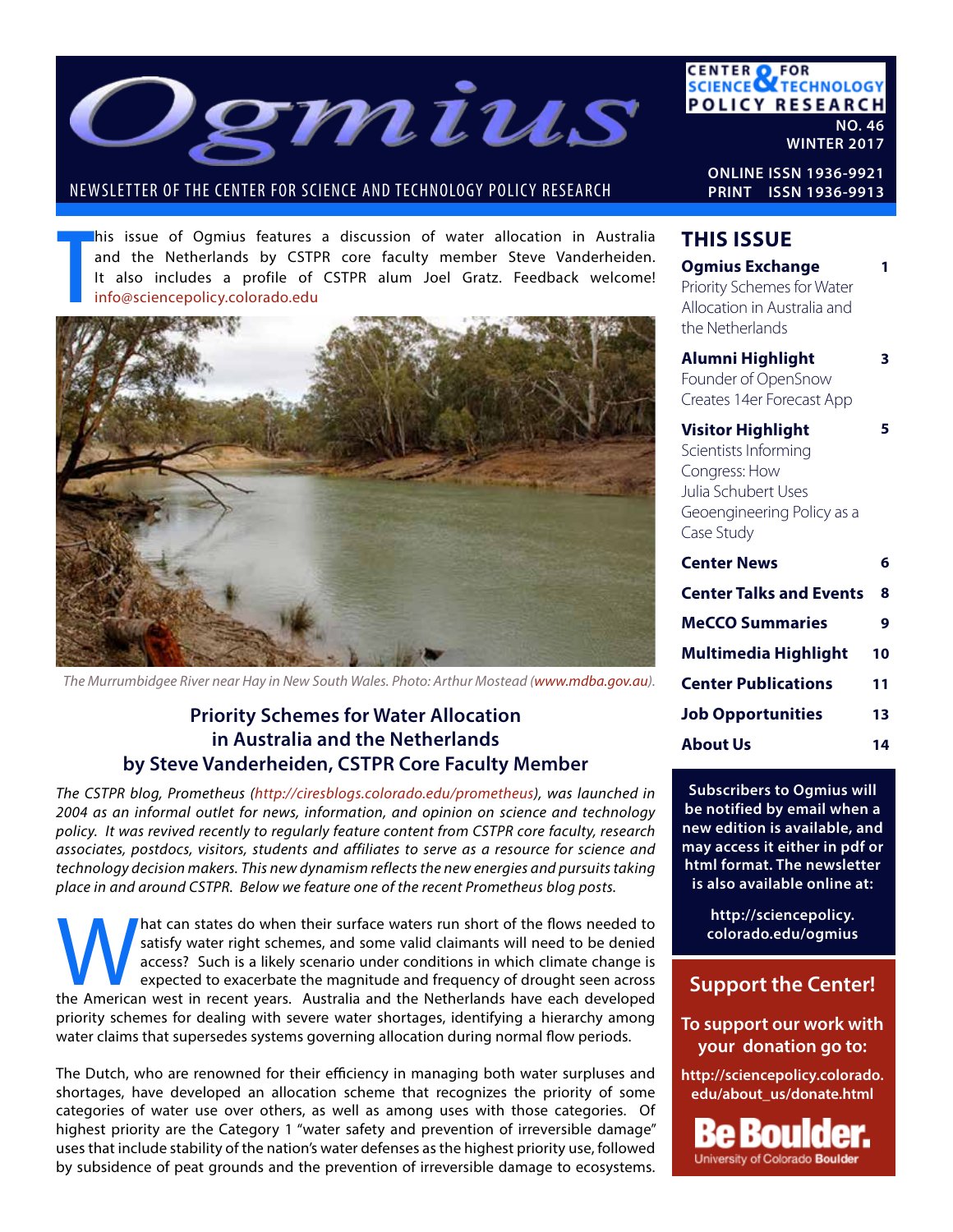**OGMIUS EXCHANGE**

**Priority Schemes for Water Allocation in Australia and the Netherlands**



*Darling and Murray Rivers at Wentworth, New South Wales. Photo: Jjron, Wikimedia Commons.*

Since all three are non-extractive uses, the national legal recognition of this category as of highest value requires that some water be left within river basins even in cases of severe drought, prioritizing these to all extractive uses.

Category 2 "utilities" uses include the provision of drinking water first and production of energy second, except when "the supply of energy is not at risk," in which case further energy production becomes a category 4 use under the scheme. In Category 3 are two "small-scale, high-quality" uses of water available after Category 1 and 2 uses are satisfied, including "sprinkling" of "crops that are threatened by a total crop failure" due to drought and where "a small amount of water could prevent major damage," elevating it above general agricultural uses in Category 4, with all remaining uses relegated to Category 4, and with regional officials charged with determining priorities within the category. Remaining uses include major economic uses (shipping, industry, irrigation for agriculture, and fishing) as well as water recreation and environmental flows not involving irreversible damage.

The Dutch scheme reflects a prioritization for security and critical ecological interests within Category 1, basic human needs within Category 2, and higher and low value economic and recreational values in Categories 3 and 4, mirroring principles found in the natural resource justice literature. As such, it represents the most fully developed water allocation priority system for addressing water scarcity, albeit one for a region that is more accustomed to dealing with having too much rather than too little surface water, and within a water governance system that is quite different from U.S. riparian law.

Another innovative priority scheme has been developed in a system that more closely resembles the U.S. in terms of its system of water rights and recent experiences with severe drought. In response to recent severe drought conditions and in anticipation of further water shortages that exceed its ability to recognize historical water rights, Australia has adopted a rationing scheme that seeks to protect "critical human water needs" (CHWN), defined in terms of the "minimum amount of water needed to meet basic human needs." Under the Murray-

Darling Basin Plan, for example, New South Wales requires 61GL, Victoria requires 77GL, and South Australia requires 204GL to satisfy CHWN, trumping water right claims under Tier 2 "very low water availability" periods as well as Tier 3 "extreme and unprecedented conditions" for water quality or quantity. While not as developed as the Dutch category system, the prioritization of CHWN over routine legal water claims during drought periods represents an innovative reform designed to cope with environmental change through normative criteria that supersede and modify legal rights to water.

Elements of an ad hoc priority scheme began to develop under California's recent drought and subsequent water emergency, in which municipal water districts faced mandatory reductions in use while rationing efforts did not require similar reductions from the state's agricultural sector. However, these allocation decisions were not made in the deliberate manner and according to the priority principled used in developing the Dutch category scheme, and do not trigger mandatory "water sharing" responses capable of trumping water rights, as in Australia.

In anticipation of climate change placing increasing strain upon standard schemes of water rights in the future and of water allocation decisions becoming a key component of routine adaptation to such change, these innovative approaches to water governance offer instructive cases for how we in the American West might meet future water supply challenges. Along with an Australian water scientist and a Dutch philosopher and engineer, I am studying these two priority schemes for insights into how the value choices that they embody get identified and operationalized, as well as how various stakeholders are included in processes by which such schemes get developed and implemented. Our goals is to understand how water governance systems may adapt to water shortages while maintaining commitments to equitable, sustainable, and efficient water uses. Read more: http://ciresblogs.colorado.edu/prometheus/2016/12/21/ priority-schemes-for-water-allocation-in-australia-and-thenetherlands.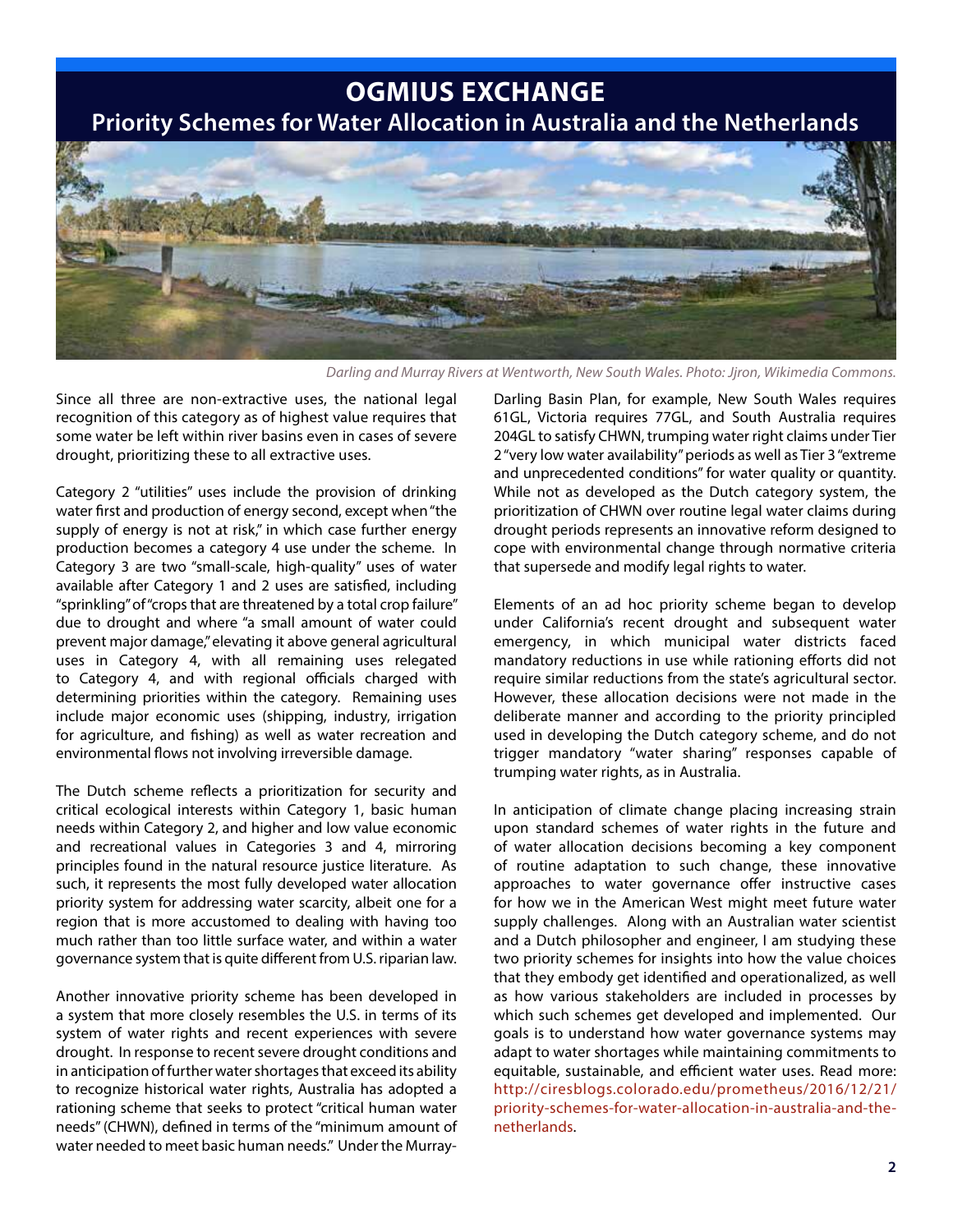### **ALUMNI HIGHLIGHT Founder of OpenSnow Creates 14er Forecast App by Abigail Ahlert, CSTPR Writing Intern**



eteorologist Joel Gratz takes weather<br>
prediction off the beaten path. Gratz,<br>
founder of the skier-beloved forecast<br>
company OpenSnow (http://opensnow.<br>
com) and alumnus of the Center for Science<br>
and Technology Policy Re prediction off the beaten path. Gratz, founder of the skier-beloved forecast company OpenSnow (http://opensnow. com) and alumnus of the Center for Science Colorado Boulder, recently created a new app for iPhones that provides forecasts for hikers of Colorado's highest peaks. Gratz graduated from CU Boulder in three years with both an M.S. in Environmental Studies and an MBA. His new app, OpenSummit (http://www.opensummit.com), delivers hourly temperature, wind, precipitation and lightning forecasts for every mountain in Colorado over 14,000 feet. The app is also synced with Instagram, so users can see for themselves the recent conditions at each summit. OpenSummit launched in September 2016, so summer 2017 will be its first ever 14er season.

"This was always kind of in the back of my mind, to help with forecasts for outdoorsy folks, but it's just until recently that we've had the time and money to put into a new app and a new service," says Gratz. "Eventually we want to provide forecasts for all the trails, not just 14ers."

OpenSummit aims to help eager hikers find ideal days to climb the big peaks, giving them more enjoyable and safer conditions. Hiking above tree line, as all of these hikes require, presents a severe risk of lightning strikes. According to the National Park Service (https://www.nps. gov/romo/lightening\_safety.htm), "Each year in Rocky Mountain National Park people are injured—sometimes

*CSTPR Alum, Joel Gratz. Photo: Megan Gilman.*

killed—by lightning." The National Lightning Safety Institute (http://lightningsafety.com/nlsi\_lls/fatalities\_us.html) ranks Colorado as 3rd most deadly for lightning strikes behind Florida and Texas. From 1990-2003, 39 people died from lightning strikes in Colorado.

To work against these risks, OpenSummit repackages publicly available forecast data for hikers to easily access and understand. "Almost all of the data somehow starts with the National Weather Service and with the government, so it's really just building upon decades of work that's taxpayer funded," says Gratz. He describes the missions of OpenSummit and OpenSnow as "specialization", saying that the "National Weather Service, rightly so, is focused on people and property protection and potentially large events that affect large numbers of people. But the number of people that are hiking 14ers, while important, is relatively small compared to the number of people driving or traveling or living in Colorado. So, this is just solving a problem that I didn't find being addressed by the National Weather Service or by other private weather companies."

Indeed, Gratz is no stranger to filling forecast niches. His powder forecasts started as an email chain to his friends in 2007 and transformed into OpenSnow by 2011. OpenSnow provides mountain-specific forecasts, webcams, and snow reports for hundreds of ski destinations across the globe. While it's difficult to know the impacts of these forecasts on ski resort turn out, Gratz is confident in the reach of OpenSnow. "In a lot of the locations where we're the strongest—here in Colorado and in Utah and Tahoe—our forecasters are looked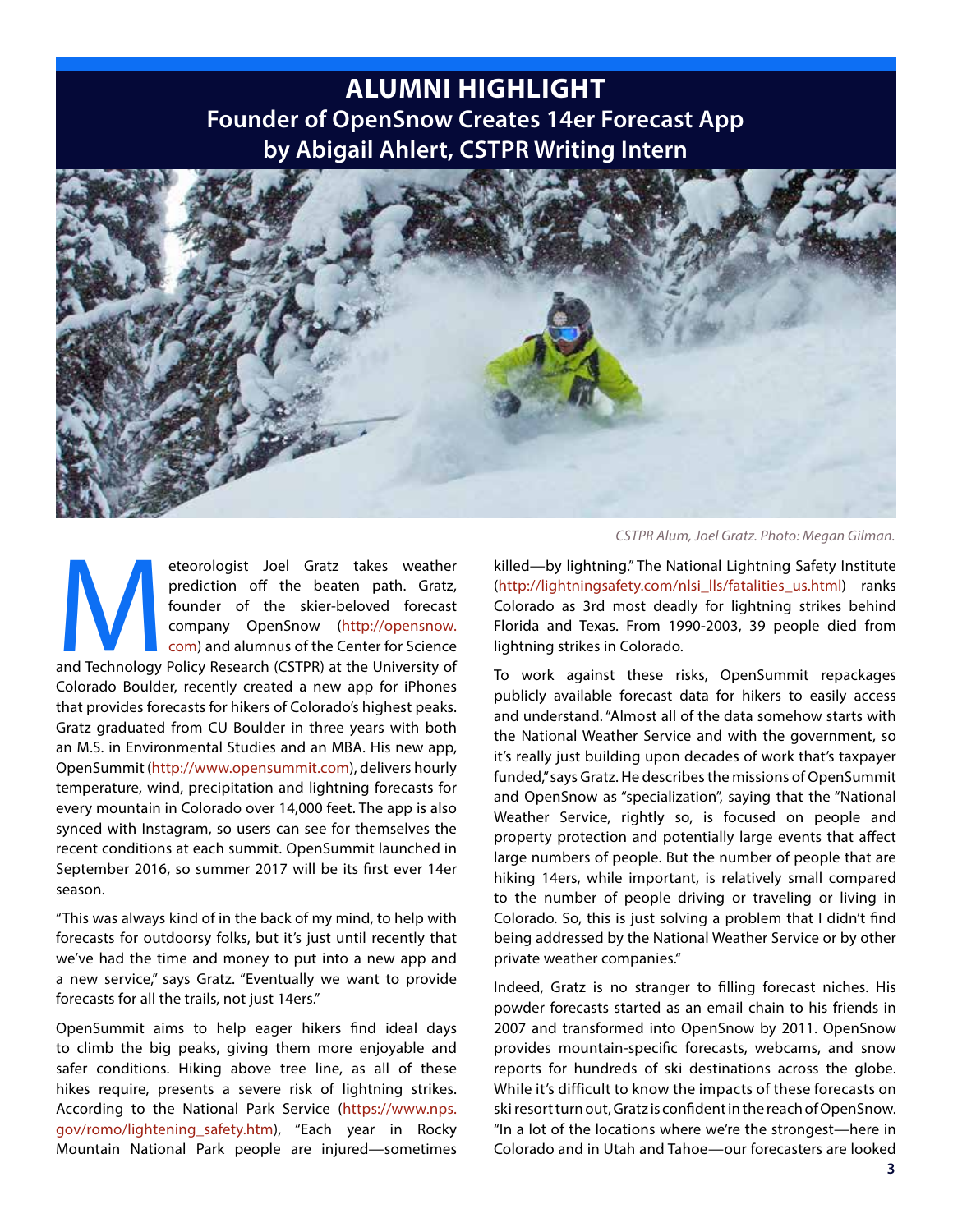### **ALUMNI HIGHLIGHT Founder of OpenSnow Creates 14er Forecast App**

at as the main local forecasters for those mountain regions… And just by the number of people that are using our service and the number of partners that are advertising with us, my gut feeling is that we have a pretty good influence." The OpenSnow app and website see about 2 million visitors each ski season and have over 40,000 likes on Facebook.

While OpenSnow has established itself as a reliable source of winter weather predictions, mountain forecasting almost always presents unique challenges. Local knowledge and experience can go a long way in better forecasting, and this benefits regions like Colorado and Utah where OpenSnow has forecasters on the ground. But the organization also produces snowfall predictions for ski resorts in Europe, Canada and Japan, relying almost solely on weather model data. Gratz notes that even over the last nine years, weather models have greatly improved as researchers have refined model physics and parameterizations, and higher resolution runs have become possible. "Because of the higher resolution ensembles, we're able to take some of the ensemble data and weight it a little more than the operational runs, which try to smooth out the peaks and valleys. So while we may miss out on some of the extreme events, what we're not going to do, hopefully, is come up with big misses. Like telling someone it's going to snow a foot and then 6 hours later drop that forecast down to 2 inches," says Gratz, adding with a laugh, "Because that really makes people mad, me included."

Looking forward, the future of mountain ski resorts is uncertain in the face of climate change. Organizations such as Protect Our Winters (http://protectourwinters.org/takeaction) and the National Ski Areas Association (http://www. nsaa.org/environment/climate-change) (both headquartered in Colorado) currently work to educate outdoor enthusiasts about the threat of climate change. Increasing temperatures in mountain regions could potentially decrease snowpack levels (http://journals.ametsoc.org/doi/ full/10.1175/2008JCLI2405.1) and ski season length (http:// link.springer.com/article/10.1007/s11027-007-9136-z), placing ski resorts at economic risk. Referring to the impact of climate change on powder days, Gratz says, "People ask me a lot about this. The answer, like most things, is multi-faceted. One, ski areas are expanding into summer sports, which is intelligent beyond climate change because it's better to have a 12-month business than a 6-month business...Two, I share with people locally, looking at climate change studies and weather stations, that temperatures have gone up, but there's really no trend in precipitation here in Colorado. But with increased temperatures and equal precipitation we can make reasonable assumptions that potentially you would get more rain in the shoulder seasons [generally late spring



*CSTPR Alum, Joel Gratz. Photo: Megan Gilman.*

and fall], or at least potentially earlier snowmelt and more drought when it's warmer with more evaporation."

Gratz explains that the ski industry has a particularly complicated relationship with greenhouse gas emissions, since its activities often contribute to the problem. "I have a personal qualm about this because all of us skiers are getting in our cars and driving all over the place to go chase powder," says Gratz. "Some of us are riding in snowcats to go chase powder, some of us are getting in helicopters to go ski powder, a lot of us are flying all over the world to go ski powder. I mean, I'm one of them—I went to Japan last year and it was awesome—so I have a personal difficulty lecturing people about what to do."

Feeling caught in a tough position, Gratz skirts around the reprimands and sticks to educating skiers about observable trends in the mountains. On any given day, his role is part scientist, part businessman and part communicator—a balance that he developed during his time as a master's student at CSTPR. "I was able to continue to focus on science, but be exposed to policy and be exposed to business and be exposed to people who were trying to integrate a lot of those things," says Gratz of his time at CSTPR. "So I wasn't pigeonholed into creating a better equation. I wasn't pigeonholed into just writing policy briefs. I wasn't just doing financial analysis. It kind of allowed me to do it all and throw it all together. And for me that's exactly what I wanted, and effectively what I do every day."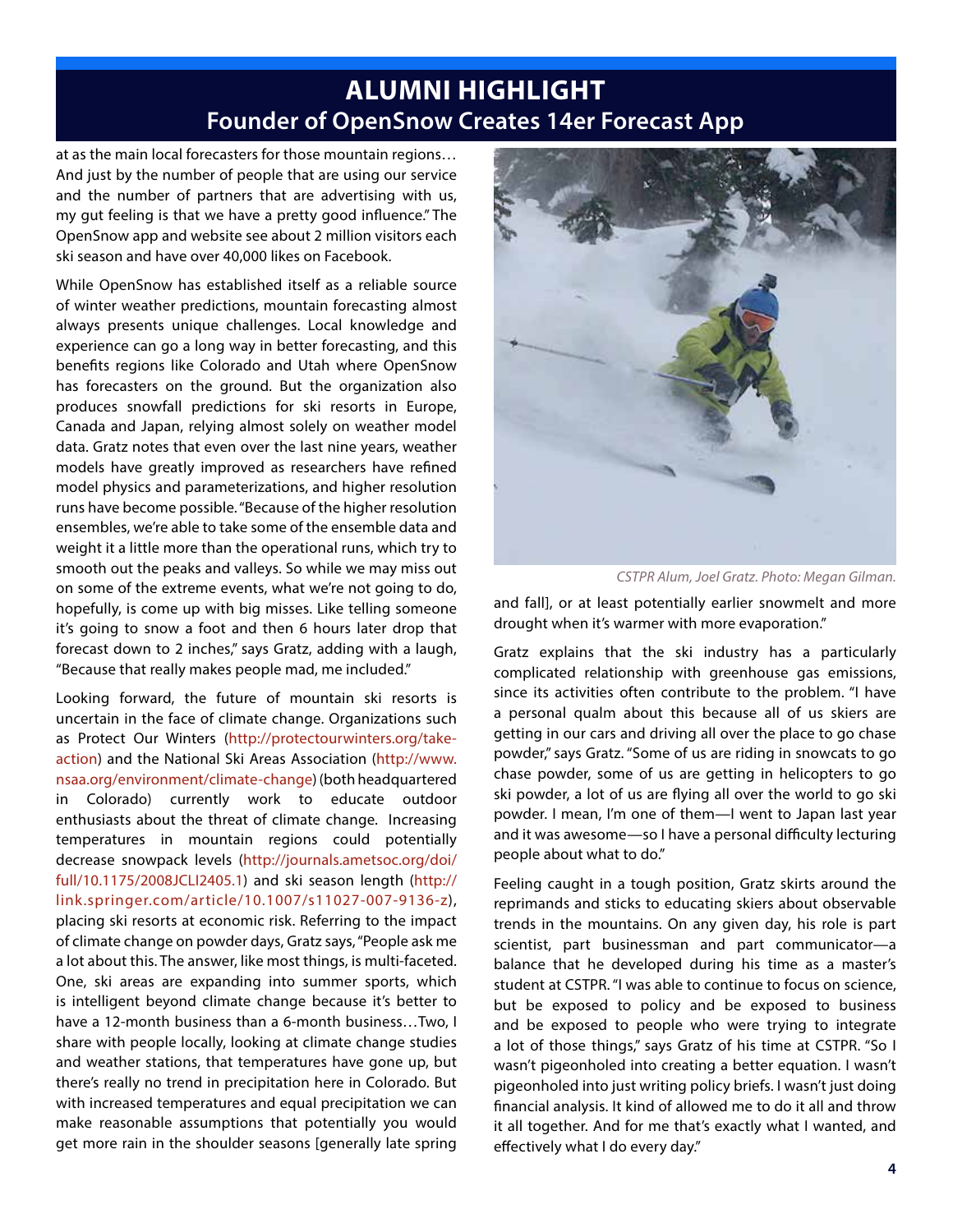### **VISITOR HIGHLIGHT Scientists Informing Congress: How Julia Schubert Uses Geoengineering Policy as a Case Study by Alison Gilchrist, CSTPR Writing Intern**

ow do you study the ways in which scientific<br>
expertise is brought into the process of policy<br>
making? And how do you capture its impact?<br>
One possibility is conducting a case study<br>
of policy-making in the works that is h expertise is brought into the process of policy making? And how do you capture its impact? One possibility is conducting a case study of policy-making in the works that is heavily expertise. Julia Schubert, visiting scholar with the CIRES Center for Science and Technology Policy Research (CSTPR), is doing exactly this.

Schubert comes to CSTPR from the Forum Internationale Wissenschaft in Bonn, Germany on a Fulbright Fellowship. As a doctoral student and sociologist, she is interested in the relationship between political entities and the types of scientific expertise they draw on. For her dissertation, geoengineering in United States politics serves as the empirical case study.

Geoengineering refers to human intervention—specifically, deliberate and large-scale intervention—as a means to mitigate climate change. Examples include removal of carbon dioxide from the atmosphere, and solar radiation management, or the forced reflection of sunlight back to space. Since the 1990s, this field has received more attention from the United States government as politicians debate ways to combat the effects of climate change.

Schubert says she was lucky to find an example of a policy debate that is relatively new. Because of the comparatively short time span (25 years) she had to draw documents from, she was able to systematically include all official documentation on geoengineering in U.S. decision-making in her compilation of data. These thousands of pages allow her to follow the progression of geoengineering as a political issue.

"CSTPR is a great place to study this corpus," said Schubert. "I can reflect and contextualize my findings, and there is great expertise on the policy process in the U.S. I also plan to talk to people in the organizations who work on geoengineering here in Boulder."

Geoengineering is publically controversial, due to the enormity of the intervention required—such human experiments with nature could be incredibly disruptive. However, as a technological solution it is politically attractive as it does not involve enforcing large-scale behavior changes that have been unpopular with voters. Further, it would create strong ties with industry. Proponents of these measures also argue that these technologies would have low



costs compared to enforcing substantial cuts in greenhouse gas emissions. *CSTPR visiting scholar, Julia Schubert. Photo: Ami Nacu-Schmidt.*

Schubert describes her project as building on two dimensions of analysis. In one aspect of her work, she asks how different types of expertise aid in defining and framing the problems associated with geoengineering in various ways—that is, how science shapes the discussion. Schubert is also curious about the many ways this expertise effectively entered the decision-making process.

"I follow a communication-based perspective," said Schubert. "On the one hand I want to know how the problem is addressed, how it is framed in the documents—on the other hand I am interested to see who is talking, which organizations or experts provide the relevant channels informing this policy process."

In a February 22 CSTPR noontime seminar (see "Center Talks & Events" on page 8), Schubert discussed two specific types of expertise that have been instrumental in framing the political discussion on geoengineering: climate models and threshold values. Both types of expertise play a substantial but distinct role for the political decision-making process at hand. Climate models, or how we mathematically model the changing climate of the Earth, are hotly debated for their accuracy in predictions—they present climate change as a scientific challenge and were particularly relevant in the early discussions of the problem. Threshold values, on the other hand, are highly politicized, communicating climate change as an urgent political challenge.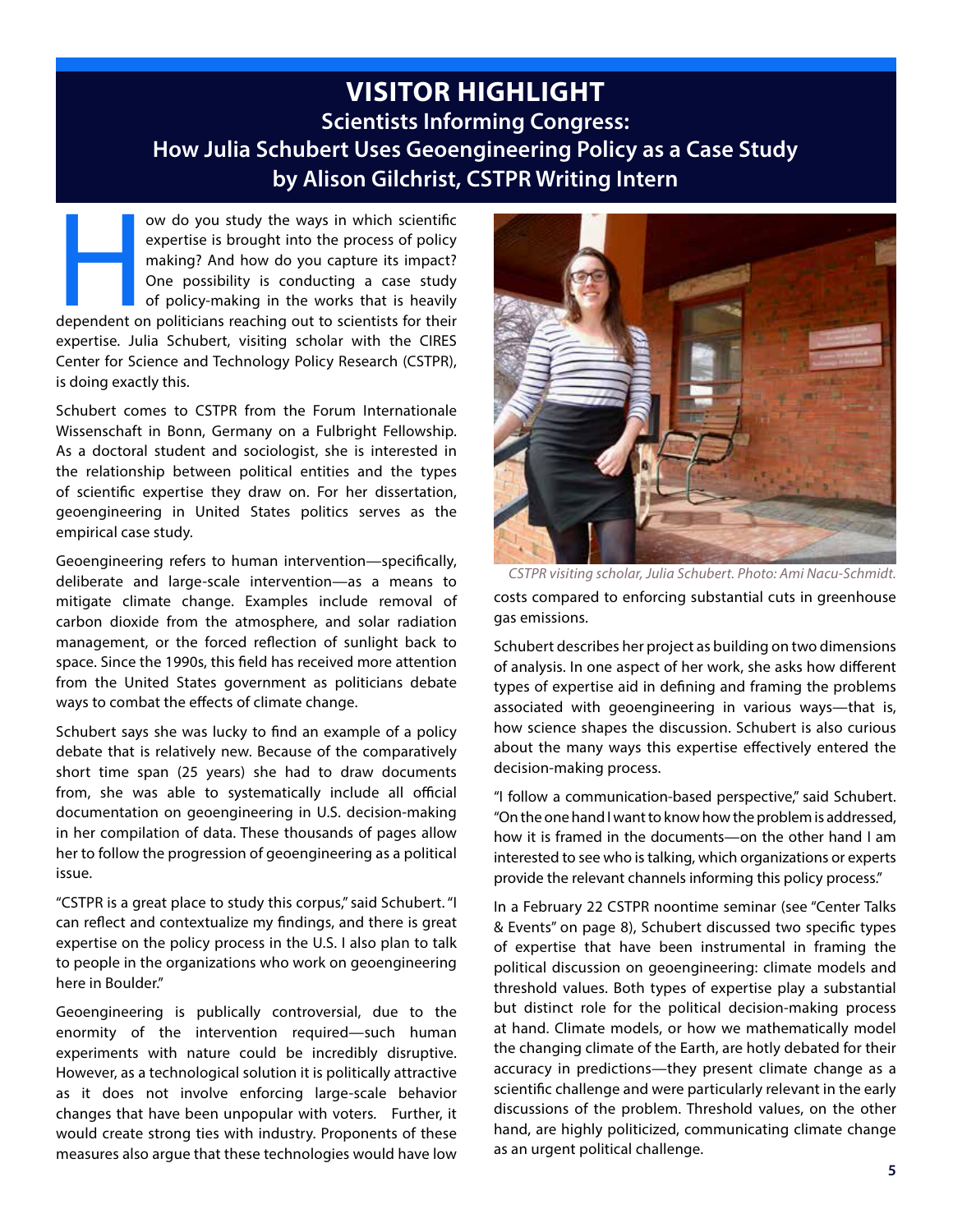# **CENTER NEWS**

#### **Max Boykoff Quoted in Daily Camera Article About the University of Colorado Passing Climate Change Resolution**

Excerpt: [Addressing the Boulder Faculty Assembly's passage of a resolution urging the university community to get involved in the fight against climate change,] "Max Boykoff, an associate professor in CU's Environmental Studies Program and the director of CU's Center for Science and Technology Policy Research, said the resolution set a foundation for dialogue between CU researchers and various university and city leaders.

Boykoff said the university should be a voice in conversations about climate change that provides information and insight based on the work of its faculty members.

'As we go into 2017 and the wider context of U.S politics, and scaling down to Colorado with pressures for further exploration, drilling and extraction of oil and gas, that it was important for us to have this statement in place,' Boykoff said."

#### **A Conversation with Max Boykoff: Climate Change and the Media**

Max Boykoff's research was the subject of a cover story in the winter/spring 2016-2017 issue of Boulder Magazine.



Excerpt: Tom Brock interviewed Dr. Boykoff in his office on the CU campus on Oct. 20, 2016.

Boulder Magazine: Climate change can be an overwhelming topic to many people. Your study of the interface between climate change and public perceptions is fascinating. Please help our readers understand what you do. You describe your field of research as "the cultural politics of climate change." What does that mean?

Max Boykoff: Cultural politics refers to the movement from formal climate science and policy into people's everyday



*Max Boykoff interacts with people in Zambia and other countries to gather different cultural perceptions on climate change. Photo credit: Max Boykoff.*

lives. How decision-making priorities and discussions within science and policy translate into everyday people's attitudes, intentions, perspectives, beliefs and behaviors about climate change. And how those public attitudes then feed back into the formal processes.

So, to what I do. Over time I've looked at how media influences public discussion that takes place. I've analyzed major network coverage of climate change, and print coverage of climate change in different countries to get a sense of what kinds of issues find traction in the public sphere and which others may be overlooked, and what the effects of that might be. Read more: http://getboulder.com/conversation-maxboykoff-climate-change-media.

#### **What's Cooking in Ghana?**

Katie Dickinson's research on cookstoves in Ghana was the subject of a news article on the CIRES website, What's Cooking in Ghana?

Excerpt: Close to half the world's population cooks over an open fire every day. That's hard on human health—people cooking over an open fire breathe in smoke and gases that can damage their lungs. Burning biomass is also bad for the environment, contributing to poor air quality and the production of black carbon, as well as deforestation. Making the transition to cleaner cooking practices is a process that intrigues Katie Dickinson, a research scientist with CIRES and the Center for Science and Technology Policy Research at CU Boulder, and a project scientist at the National Center for Atmospheric Research. Part of Dickinson's work explores how people in the developing world make this shift, and she's spent the past few years traveling back and forth to West Africa, to study the use of cookstoves in northern Ghana. Read more: http://cires.colorado.edu/news/ what%E2%80%99s-cooking-ghana.



*As part of her study, Katie Dickinson presents an improved wood stove to an auction winner that was held in Katiu, Northern Ghana. Photo credit: Katie Dickinson.*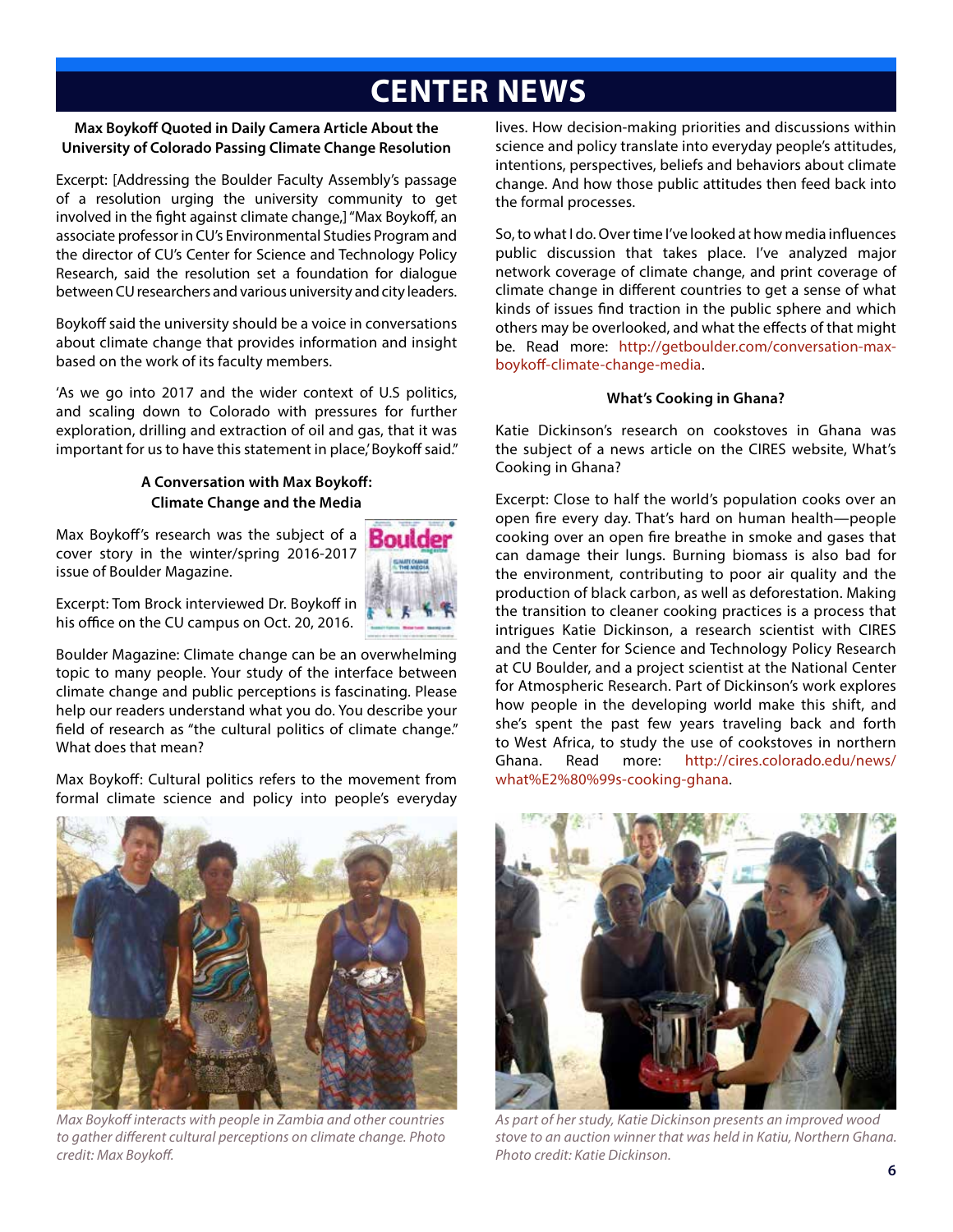## **CENTER NEWS**

#### **AAAS CASE Workshop Student Competition**

For the fourth year CSTPR is sponsoring a campus-wide competition to select two students to attend (all expenses paid) the AAAS Catalyzing Advocacy in Science and Engineering (CASE) workshop in Washington, DC. April 2-5. The competition has been supported all four years by the University of Colorado Graduate School and Center for STEM Learning. More information here: http://sciencepolicy. colorado.edu/stcert/aaas\_competition.html. Past competition winners have described the workshop as "well-organized, thought-provoking, and a lot of fun."

The 2017 competition winners are Caroline Havrilla, doctoral candidate in Ecology and Evolutionary Biology and Adalyn Fyhrie, doctoral candidate in Astrophysical and Planetary Sciences. Congrats Caroline and Adalyn!

#### **Dr. Leslie Dodson Joins CSTPR as a Visiting Scholar**

Leslie earned her PhD in Technology, Media & Society from the ATLAS Institute at CU-Boulder's College of Engineering and Applied Science. Her research and practice integrates climate change, livelihoods vulnerability, and communication technologies to support resilience in communities facing



environmental distress. She has expertise in Information and Communication Technology for Development (ICTD); Integrated Water Resource Management (IWRM); and the ICTs, Climate Change and Development (ICCD) model.

Leslie is currently the Executive Director of Tifawin Institute, an NGO advocating participatory development, user-centered design and gender equity in international development initiatives. Through Tifawin, she collaborates with Dar Si Hmad for Development, Education and Culture to design and deploy communications systems for North Africa's largest fogwater harvesting project, which serves hundreds of rural Berber residents in southwest Morocco (http://www.darsihmad.org).

Also as a Faculty Teaching Fellow at Worcester Polytechnic Institute (WPI), Leslie develops experimental courses in Humanitarian Engineering and Transmedia Storytelling. Additional pursuits include the incorporation of art and creativity in STEM education.

Prior to pursuing a PhD, Leslie was a senior foreign correspondent for CNBC, MSNBC, NHK-Tokyo and Reuters Financial Television. She specialized in reporting on international finance, emerging market economics, international development and global environmental issues.

Leslie has a Masters Degree in Journalism from Northwestern University; a Certificate in Conservation Biology from the Center for Environmental Research and Conservation at the Earth Institute, Columbia University; and a Certificate in Permaculture Design.



*2016 AAAS Case Workshop Winners Sarah Welsh-Huggins and Angela Boag meet with Colorado Senator, Michael Bennet.*

While at CSTPR, she plans to work on generating grant funding for collaborative work we're engaged in with Red Cross/Red Crescent Climate Centre partners and others on 'serious games'. These are endeavors that evaluated how analog game play and participatory learning tools in largely rural and low-literacy communities can enhance climate risk management and community-based adaptation.

#### **Towards A Science and Technology Policy Fellowship Program for Colorado State Policymaking**

The Center for Science and Technology Policy Research at the University of Colorado Boulder is leading a strategic planning process for a Science and Technology Policy Fellows (STPF) Program within the Colorado State Legislature and Executive Branch Agencies. The intended program



will place highly trained PhD-level scientists and engineers in one-year placements with decision-makers to provide an in-house source of evidence-based information and a resource for targeted policy-relevant research. Fellows will learn the intricacies of the state policy-making process, be exposed to opportunities for science to inform decisions, and develop a deeper appreciation for Colorado's science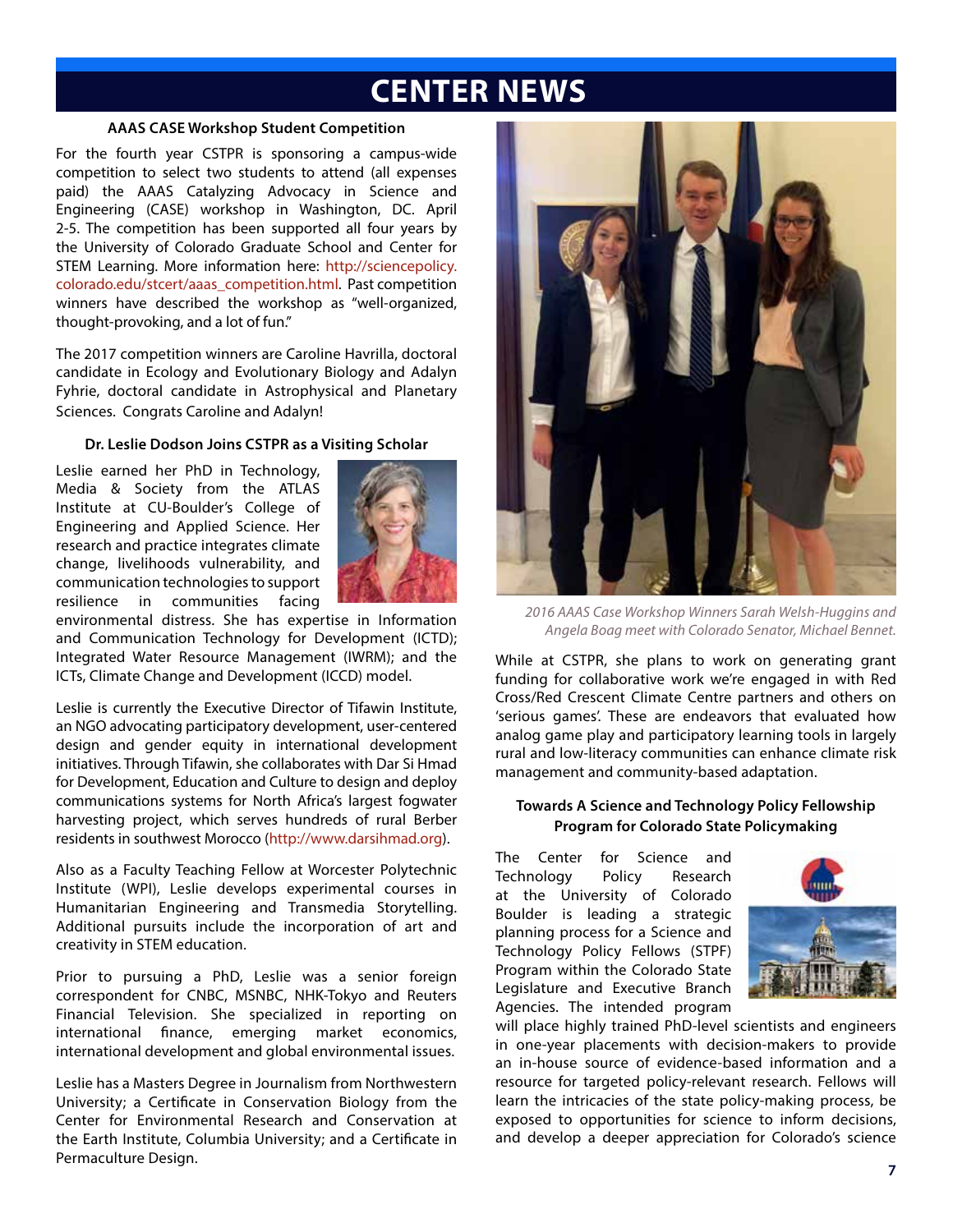# **CENTER NEWS**

and technology needs. The program's ultimate goal is to help foster a decision-making arena informed by evidence-based information relevant to emerging and current policy issues. Throughout 2017, this effort will develop the strategic plan for the program by engaging partners within and beyond the University of Colorado, including key collaborators with experience working with the Colorado legislature.

#### **Goals**

- Listen to a bipartisan contingent of state legislators on their views for how the program could be most helpful to the Colorado state policy process.
- Outreach to various Executive Agencies to explore where and how potential fellows could contribute to existing programs.
- Develop strategies for attracting top-notch scientists with expertise relevant to Colorado issues, such as within water resources, wildfire management, energy, and marijuana legalization.
- Outline professional development opportunities to support fellows in becoming science policy leaders, adept at contributing to the science-policy interface.
- Position CSTPR to eventually host the Fellows Program, building on a foundation of sustained collaboration between CU and Colorado state decision-makers.

#### **Planning**

- Convene a taskforce of expert partners from CU and beyond to advise the planning process.
- Host planning workshops at CU-Boulder with potential program champions, collaborators, and funders.
- Develop a series of science briefings to demonstrate the concept of 'usable science' for policymaking.
- Create a long-term plan for managing the program, informed through collaboration with the federal-based AAAS Science & Technology Policy Fellows Program.

#### **Partners**

- University of Colorado Office of Government Relations
- Cooperative Institute for Research in Environmental Sciences, University of Colorado Boulder
- School of Public Affairs, University of Colorado Denver
- Western Water Assessment, University of Colorado Boulder
- Getches-Wilkinson Center for Natural Resources, Energy and the Environment, University of Colorado Law School

#### **Project Leads**

Matthew Druckenmiller, druckenmiller@nsidc.org National Snow & Ice Data Center, CIRES

Maxwell Boykoff, boykoff@colorado.edu Center for Science & Technology Policy Research, CIRES

## **CENTER TALKS & EVENTS**

The spring 2017 noontime seminar series is underway. All talks take place at noon in the CSTPR conference room, are free and open to the public, and most will also be webcast. Directions: http://sciencepolicy.colorado.edu/about\_us/ find\_us.html. The schedule is as follows:

#### **January 25, 2017**

Supraregulatory Agreements and Public Perceptions of Unconventional Energy Development in Colorado by Jessica Smith, Liberal Arts and International Studies, Colorado School of Mines

#### **February 8, 2017**

Transitioning Research to Operations in an Applied Science Program by Elizabeth McNie, Western Water Assessment

#### **February 15, 2017**

The High Water Mark: Policy Lessons Learned from Colorado's 2013 Floods by Deserai Crow, School of Public Affairs, University of Colorado Denver

#### **February 22, 2017**

Addressing Climate Change as an Engineering Challenge: Scientific Expertise in U.S. Geoengineering Politics by Julia Schubert, Forum Internationale Wissenschaft, Bonn, Germany

#### **March 8, 2017**

Emerging Biotechnologies and Public Engagement by Jason Delborne, Science, Policy, and Society, North Carolina State

#### **March 15, 2017**

Climate Change Politics and Machine Learning by Justin Farrell, Yale University

#### **March 22, 2017**

Machine Learning, Social Learning and Self-Driving Cars by Jack Stilgoe, Department of Science and Technology Studies, University College London

#### **April 12, 2017**

Renewable Energy in Africa: Findings from the Social Sciences by Kathleen Hancock, Colorado School of Mines

#### **April 26, 2017**

Anticipating Disaster: Local Dependence on Formal Climate Information vs. Traditional Ways of Knowing by Sierra Gladfelter, Geography Department, University of Colorado Boulder

The full schedule including titles, abstracts, bios, and webcast information can be found at http://sciencepolicy.colorado. edu/news/seminars\_spring2017.html.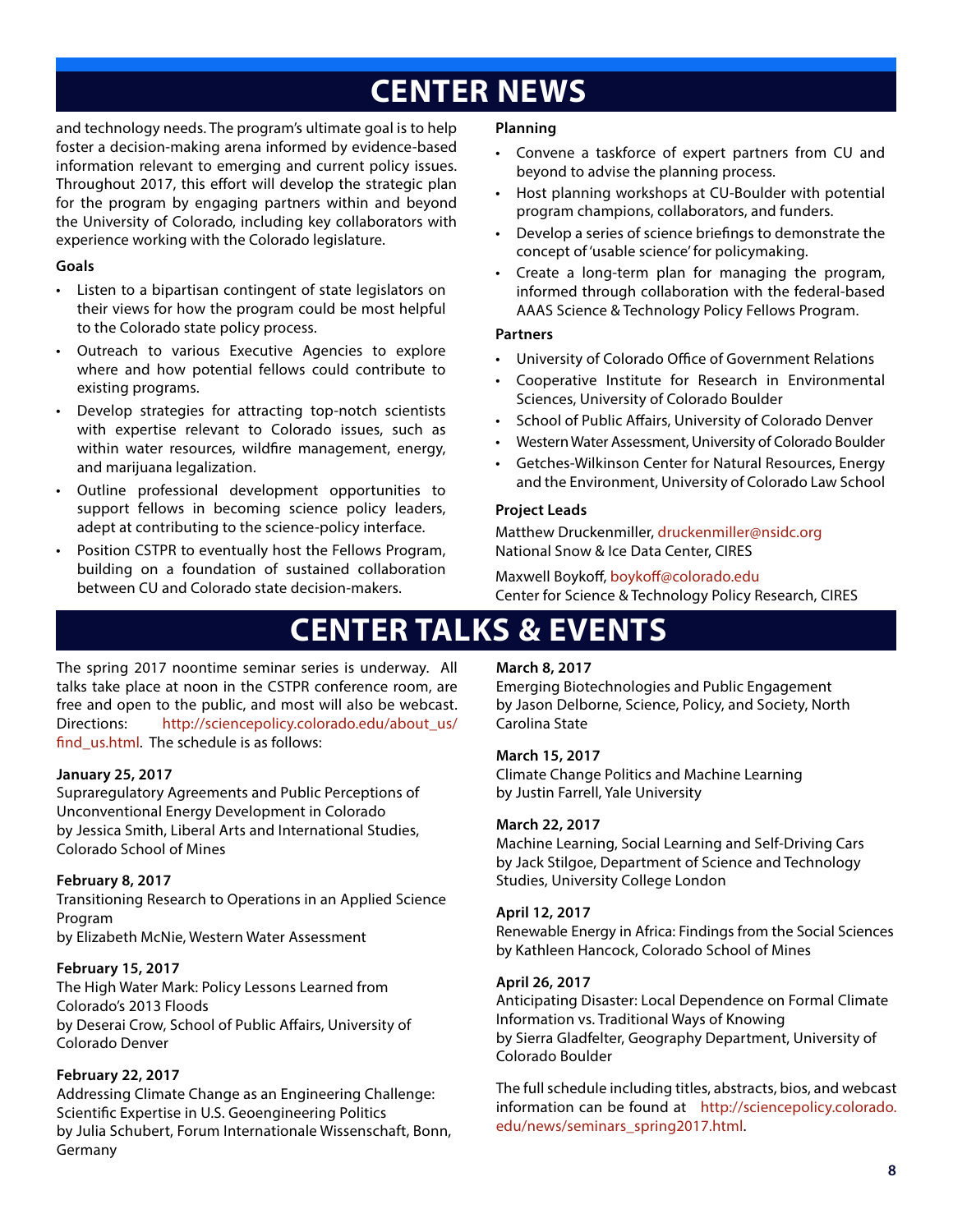# **MEDIA AND CLIMATE CHANGE OBSERVATORY MONTHLY SUMMARIES**

*The Media and Climate Change Observatory (MeCCO) (http:// sciencepolicy.colorado.edu/media\_coverage) analyzes traditional/ legacy media representations of climate change. MeCCO team endeavors to comprehensively aggregate, monitor, appraise and critically examine media coverage that influence the spectrum of possibility for effective responses to ongoing climate challenges. The MeCCO team monitors coverage monthly in fifty selected sources globally, and eight country profiles (Australia, Canada, India, Japan, New Zealand, Spain, UK, US).*

#### *Issue 1, January 2017 Summary*

J anuary ushered in a new era for many things, including media attention to climate change. As many around the world braced for a new phase of approaches to science and the environment by the United States (US) Trump administration - who took up power on January 20th stories focused largely on political and policy dimensions of climate change this month.

Coverage of climate change and global warming increased most prominently in the US this month, with coverage up 13% from December 2016, and 117% from the previous January. Numbers across all sources in twenty-seven countries showed a 2% increase from December 2016 overall.

A larger majority of stories appearing in US media and around the world surrounded the election of Donald J. Trump in November 2016. Reverberations throughout the country and around the world kicked up coverage. Examples included stories on Trump's first Executive Orders re-initiating Dakota Access and Keystone XL pipeline projects, and articles on how funding would be curtailed in key federal agencies. Actions, and threats like these, sparked media attention.

To illustrate, Ian Austen and Clifford Krauss from *The New York Times* reported how for Canadian Prime Minister Justin Trudeau, Trump's "revival of Keystone XL upsets a balancing act" (https://www.nytimes.com/2017/01/25/world/ canada/canada-justin-trudeau-keystone-xl.html). Stephen Mufson and Brady Dennis at *The Washington Post* (https:// www.washingtonpost.com/news/energy-environment/ wp/2017/01/20/on-white-house-website-obama-climatepriorities-vanish/?utm\_term=.854683c09932) reported on how the White House website's energy pages, which went up within moments of Trump's inauguration, removed references to combating climate change, a topic that had been featured prominently on the site under President Barack Obama. Betsy McKay from *The Wall Street Journal* (https://www.wsj.com/ articles/cdc-postpones-meeting-on-climate-change-andhealth-1485211145) reported that Centers for Disease Control and Prevention said it recently postponed a gathering it had planned to hold next month on the effects of climate change on



*Climate change and global warming coverage in January 2017 from five US sources: Washington Post, Wall Street Journal, New York Times, USA Today, and Los Angeles Times. Size of the term represents its frequency of appearance in the dataset (e.g. Trump=3174; science=663 http:// sciencepolicy.colorado.edu/icecaps/research/media\_coverage/usa).*

health, and Coral Davenport from *The New York Times* (https:// www.nytimes.com/2017/01/25/us/politics/some-agenciestold-to-halt-communications-as-trump-administration-movesin.html) reported on a freeze on federal grant spending at the Environmental Protection Agency (EPA), Departments of the Interior, Agriculture and Health and Human Services as well as other government agencies.

Stories in January 2017 about Trump nominations for key posts in the administration - particularly for Secretary of State (former ExxonMobil CEO Rex Tillerson), EPA Administrator (Oklahoma Attorney General Scott Pruitt), Secretary of the Department of Interior (Montana Congressman Ryan Zinke) and Secretary of the Department of Energy (former Texas Governor Rick Perry) - focused mainly on worrisome dimensions of these appointments for those who care about climate and environmental protection, justice and human well-being among other things. Moreover, some media pieces also addressed cultural dimensions regarding how climate concerns were voiced in Women's marches across the world on January 21st, and (mainly in US coverage) how 'alt' Twitter accounts cropped up from US National Park Services and other US agency spin-offs to communicate #climatefacts and dismay about Trump Administration plans for shifts in science, environment and climate policy engagements.

So as Barack Obama and his administration vacated the White House, media attention was paid to Donald Trump's and his aides' promises for swift and aggressive action to dismantle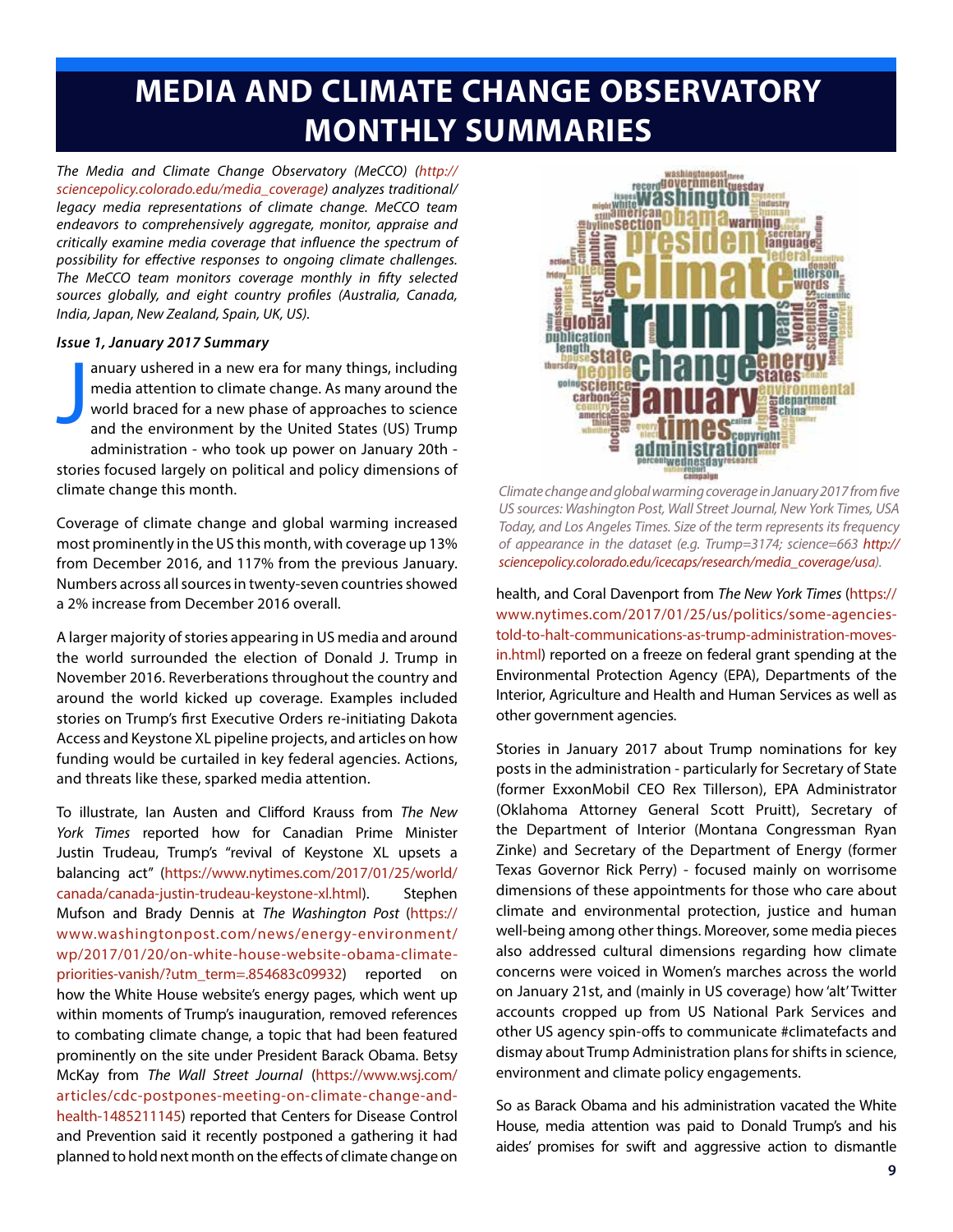# **MEDIA AND CLIMATE CHANGE OBSERVATORY MONTHLY SUMMARIES**

and block Obama's climate-related policies and actions, such as incorporating the social cost of carbon to project planning and Clean Power plan regulations. Media treatments also covered how Trump administration behaviors served to embolden Republican legislative officials in the House of Representatives and in the Senate, where the elimination of regulations on coal mining near streams and rules to reduce methane emissions were said to be prioritized in the next Congressional sessions. On January 4, Chelsea Harvey from *The Washington Post* (https:// www.washingtonpost.com/news/energy-environment/ wp/2017/01/04/republicans-can-tear-up-a-few-obamaenvironment-rules-but-theyll-have-to-choose-carefully/?utm\_ term=.b9736570e024) wrote "As a new Congress convenes this week, regulatory reform is the rage, and the upshot seems to be that at least a few of President Obama's environmental regulations could be dismantled quickly by the Republican Congress, with President-elect Donald Trump's approval".

And a number of stories in January 2017 discussed how this destabilizing new stance on climate change in the US Trump administration would influence other key nations such as China and India, and how it would impact the implementation of the Paris Climate Accord (signed in December 2015 and entered into force in November 2016). For example, Alice Wu from *The South China Morning Post* (http://www.scmp.com/comment/insightopinion/article/2066011/insular-trumps-first-days-show-he-hasalready-turned) said in an opinion piece, "The American retreat from the world will have irrevocable consequences. Within minutes of taking office, Trump's White House had removed minority initiatives and the threat of climate change from its website. President Xi Jinping had already made clear at Davos that China is ready to step up as the US relinquishes its global leadership roles in globalization and fighting climate change."

But January 2017 media attention to climate change and global warming wasn't merely focused on politics and policy. News about the science of climate change emerged midmonth focused on continued temperature increases in the US and around the world, with 2016 data just in. As examples:

- on January 10th, Doyle Rice at *USA Today* (http://www. usatoday.com/story/weather/2017/01/09/2016-usassecond-warmest-year-record/96355508/) covered the announcement by the National Oceanic and Atmospheric Administration (NOAA) that 2016 was the second-warmest year on record in the US data;
- on January 18th, Damian Carrington at *The Guardian* (https://www.theguardian.com/environment/2017/ jan/18/2016-hottest-year-ever-recorded-and-scientistssay-human-activity-to-blame) covered the announcement of global data from the UK Meteorological Office, National Aeronautics and Space Administration (NASA) and NOAA,

noting that this set a new high for a third year in a row "with scientists firmly putting the blame on human activities that drive climate change".

Together, January animated the emerging adage that 'not all news is good news for climate change'.

While there are early signs and speculations that climate actions and media coverage of them will scale down to regional and local levels while widening out to climate leadership from other countries in the time of the new Trump administration, these tropes earned scant attention in these fifty media sources across twenty-seven countries around planet Earth in January.

*- report prepared by Max Boykoff, Kevin Andrews, Gesa Luedecke, Meaghan Daly and Ami Nacu-Schmidt*



### *More Than Scientists Campaign* **I Do Have Hope For the Future by Carol Wessman**

Seeing and studying the environmental change around us gives Carol Wessman a very intimate connection to the environment. And being among all the students at CU and seeing their skills and talent gives her hope and trust that we're in good hands.

*In this Inside the Greenhouse project, Fall semester 'Climate and Film' (ATLS 3519/EBIO 4460) students and Spring semester 'Creative Climate Communication' (ENVS3173/THTR4173) students, along with the More than Scientists campaign, create and produce a short video based on an interview of a climate scientist in the local Boulder area, depicting human/personal dimensions of their work.*

*These scientists work at NCAR, NOAA, CIRES, INSTAAR, WWA, NSIDC, LASP and various other units at CU-Boulder*.

Video [1:29]: **http://morethanscientists.org/#/video/1186**



To view more videos from the More Than Scientists Campaign see: **http://www. insidethegreenhouse.org/ project/inside-greenhousemore-scientists-collaboration**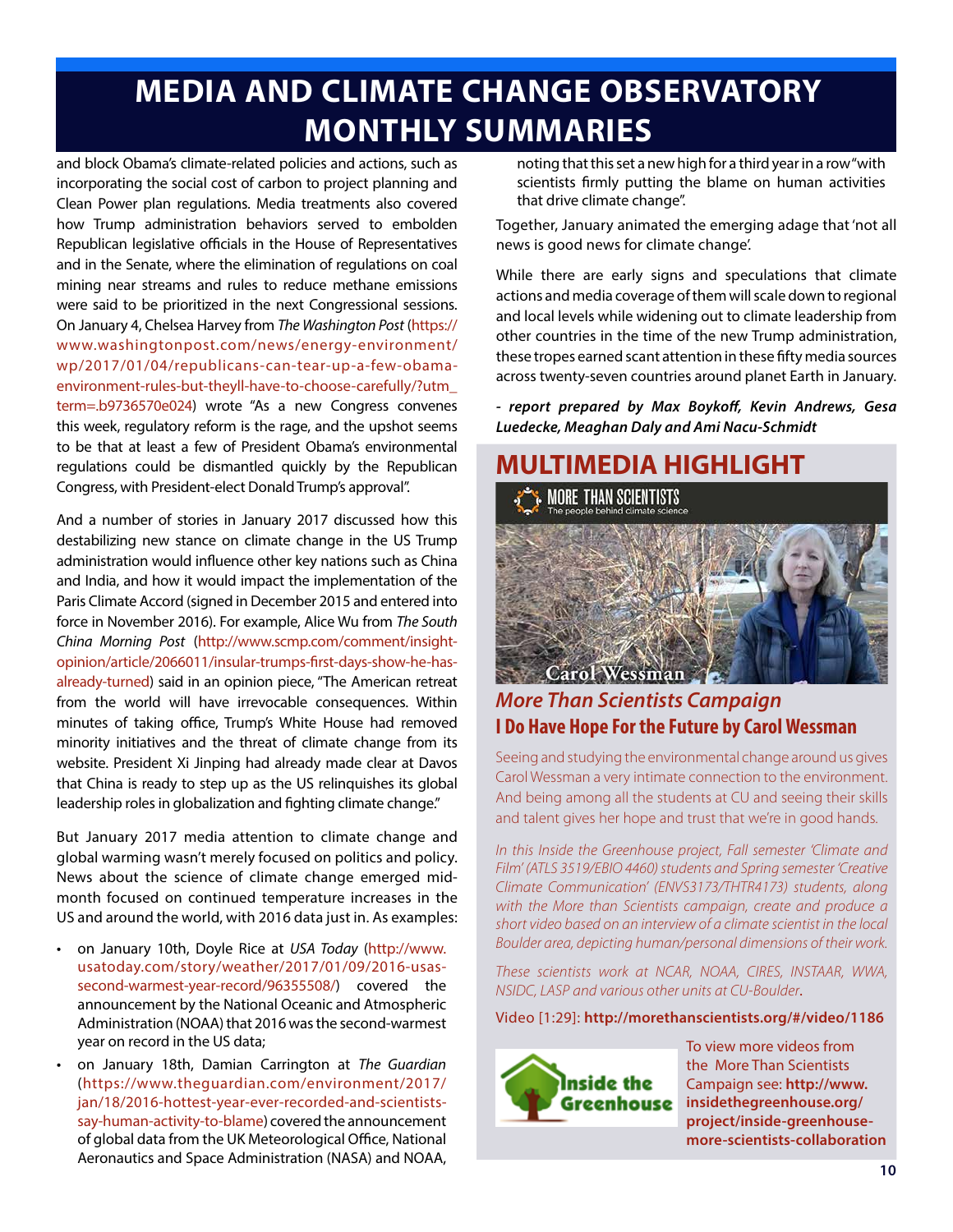## **CENTER PUBLICATIONS**

**Below is a sample of recent publications by CSTPR faculty (Center personnel highlighted):**

Bailey, A., L. Giangola, and **M. T. Boykoff** (2017). How Grammatical Choice Shapes Media Representations of Climate (Un)certainty. Media Research on Climate Change, Ed. U. Olausson and P. Berglez, Routledge.

**Boykoff, M. T.** and G. Luedecke (2016). Elite News Coverage of Climate Change. Oxford Research Encyclopedia, Climate Science, doi: 10.1093/acrefore/9780190228620.013.357.

Summary: During the past three decades, elite news media have become influential translators of climate change linking science, policy, and the citizenry. Historical trends in public discourse—shaped in significant part by elite media demonstrate news media's critical role in shaping public perception and the level of concern towards climate



change. Media representations of climate change and global warming are embedded in social, cultural, political, and economic dimensions that influence individual-level processes such as everyday journalistic practices. Media have a strong influence on policy decision-making, attitudes, perspectives, intentions, and behavioral change, but those connections can be challenging to pinpoint; consequently, examinations of elite news coverage of climate change, particularly in recent decades, have sought to gain a stronger understanding of these complex and dynamic webs of interactions. In so doing, research has more effectively traced how media have taken on varied roles in the climate change debate, from watch dogs to lap dogs to guard dogs in the public sphere. Within these areas of research, psychological aspects of media influence have been relatively underemphasized. However, interdisciplinary and problemfocused research investigations of elite media coverage stand to advance considerations of public awareness, discourse, and engagement. Elite news media critically contribute to public discourse and policy priorities through their "mediating" and interpretative influences. Therefore, a review of examinations of these dynamics illuminate the bridging role of elite news coverage of climate change between formal science and policy, and everyday citizens in the public sphere. Read more: http://sciencepolicy.colorado.edu/admin/publication\_ files/2016.23.pdf.

**Dickinson, K. L.**, A. J. Monaghan, I. J. Rivera, L. Hu, E. Kanyomse, R. Alirigia, J. Adoctor, R. E. Kaspar, A. R. Oduro, and C. Wiedinmyer (2016). Changing Weather and Climate in Northern Ghana: Comparison of Local Perceptions With Meteorological and Land Cover Data. Regional Environmental Change 1-14, doi: 10.1007/s10113-016-1082-4.

Abstract: Local perspectives on changing weather and climate

and analyses of meteorological data represent two different but potentially complementary ways of knowing about the local-scale impacts of global climate change. This paper uses quantitative social survey data from the Kassena and Nankana Districts of Northern Ghana and the best available meteorological records to examine recent changes in weather patterns for this region. The

| ------<br>$\sim$<br>. .<br>- 7<br>74                                                                                                                                                                                                                                                                                                                                                                                                                                                                                                                                                                                                                                                                                                                 |                                                                                                                                                                                                                                                                                                                                                                                                                                                                                                                                                                                                                                                                                                                          |
|------------------------------------------------------------------------------------------------------------------------------------------------------------------------------------------------------------------------------------------------------------------------------------------------------------------------------------------------------------------------------------------------------------------------------------------------------------------------------------------------------------------------------------------------------------------------------------------------------------------------------------------------------------------------------------------------------------------------------------------------------|--------------------------------------------------------------------------------------------------------------------------------------------------------------------------------------------------------------------------------------------------------------------------------------------------------------------------------------------------------------------------------------------------------------------------------------------------------------------------------------------------------------------------------------------------------------------------------------------------------------------------------------------------------------------------------------------------------------------------|
| cars or any appropriate, in approval val-<br><b>Call Art Art Art Art Art Art Art Art</b>                                                                                                                                                                                                                                                                                                                                                                                                                                                                                                                                                                                                                                                             |                                                                                                                                                                                                                                                                                                                                                                                                                                                                                                                                                                                                                                                                                                                          |
| sing at provide committee on a compa-<br>the angle and constraints would meet they followed<br>the rights recording at shear to minds racise. In approach for above the<br>that it will reflect to three to the con-<br>counts service hour Asirol & Milled<br>limited relations to report a post-server of the call<br>limate since contained with all their chronic call of<br>concerns an and in account the particular and<br>take must be kind contenued can you to you.<br>looks to drive your three companies about the state.<br>the part in an involve contact in the late<br><b>STATE CONTRACTOR</b><br><b><i><u>STORY SERVICE</u></i></b><br>were recovered to<br>______<br>---<br>three communications considerable<br><b>STATISTICS</b> | These trust expects is depth onder on . With an appendix on once may see an<br>the product of the form of the control of the control of the control of the control of the control of the control of<br>control in more more detailed for the<br>this to Julesse legal at 2000 Polar Haw  talking to apply a fly to be to help that<br>chance for the children by the child children's to<br>the contract of the control of the control of the control of the control of the control of<br>site for state calcula<br>to drive capitalistic in Arank<br>strate your array send<br>which is quiting relate that<br>a the condition of Guardian at 1984.<br>shows and a publish family in<br>and taking the state<br>77<br>. |
| a concern in<br><b><i>CARD TRANSFERE</i></b><br><b>STATISTICS</b><br>and the con-                                                                                                                                                                                                                                                                                                                                                                                                                                                                                                                                                                                                                                                                    | and and<br><b>MOVE &amp; START</b>                                                                                                                                                                                                                                                                                                                                                                                                                                                                                                                                                                                                                                                                                       |
| <b>CARLO FOR THE</b><br><b>CONTRACTOR</b><br>and the party<br><b>STATISTICS</b><br>---<br><b>SAMA COLLECTION</b><br>v                                                                                                                                                                                                                                                                                                                                                                                                                                                                                                                                                                                                                                | ٠<br>$-20000$<br>- 2                                                                                                                                                                                                                                                                                                                                                                                                                                                                                                                                                                                                                                                                                                     |

most commonly mentioned changes perceived by respondents include changes in the timing or predictability of rains, and overall drier conditions. Both of these changes are corroborated by precipitation datasets: The onset of the peak rainy season has shifted progressively later over the past decade, by up to a month, and the rainy season has been drier over the past 3–5 years compared to the past 10–35 years, mainly due to lower rainfall during peak months (June and July). Many respondents also said that conditions had become windier, and we find that this perception varies spatially within the districts, but no meteorological data are available for this climate parameter in this region. The common perception that deforestation is responsible for observed changes in weather patterns is partly supported by Landsat imagery indicating a reduction in dense vegetation in recent decades. This comparison highlights some of the potential benefits and challenges involved in giving more voice to community perspectives in the co-production of knowledge on global climate change and its regional impacts. Read more: http://sciencepolicy.colorado.edu/admin/ publication\_files/2016.22.pdf.

**Dilling, L.**, E. Pizzi, **J. Berggren**, A. Ravikumar, and K. Andersson (2017). Drivers of Adaptation: Responses to Weather- and Climate-Related Hazards in 60 Local Governments in the Intermountain Western U.S., Environment and Planning A 1-21, doi: 10.1177/0308518X16688686.

Abstract: Cities are key sites of action for adaptation to climate change. However, there are a wide variety of responses to hazards at the municipal level. Why do communities take adaptive action in the face of weather- and climate-related risk? We studied what cities are doing in response to existing natural hazards, such as floods, droughts, and blizzards as an analog for understanding the

| luxry of adaptatic<br>ruste related hasard<br>Wilsiamsres                                                                                                                                                                                                                              |                                                                    |             |
|----------------------------------------------------------------------------------------------------------------------------------------------------------------------------------------------------------------------------------------------------------------------------------------|--------------------------------------------------------------------|-------------|
| ing Soliday                                                                                                                                                                                                                                                                            |                                                                    |             |
| <b>Controller (Street)</b>                                                                                                                                                                                                                                                             |                                                                    |             |
| <b>Post</b>                                                                                                                                                                                                                                                                            | $-0.4 - 0.00$                                                      |             |
|                                                                                                                                                                                                                                                                                        | <b>Change of the American Contract</b>                             |             |
|                                                                                                                                                                                                                                                                                        | ÷                                                                  |             |
| --                                                                                                                                                                                                                                                                                     |                                                                    |             |
| <b>County Street</b><br>tion was report makering states are much around adopt the maker into<br>property of hid and entertainment cust to detected fractionization and established in<br>with an in-Factor Street, Security<br>test that a construction of the first state of the con- | at taly the p<br>back without which is looks that the a single bat | and the co- |
| -                                                                                                                                                                                                                                                                                      |                                                                    |             |

drivers of adaptive behavior toward climate change risks. We conducted a survey of 60 U.S. municipalities followed by six in-depth case studies in the intermountain west states of Colorado, Wyoming and Utah that regularly experience weather and climate extreme events. Our analysis shows that perception of risk and external factors such as planning requirements and availability of funding stand out as important drivers. Nevertheless, political action is rarely driven by a single factor or event. Overall, our results suggest that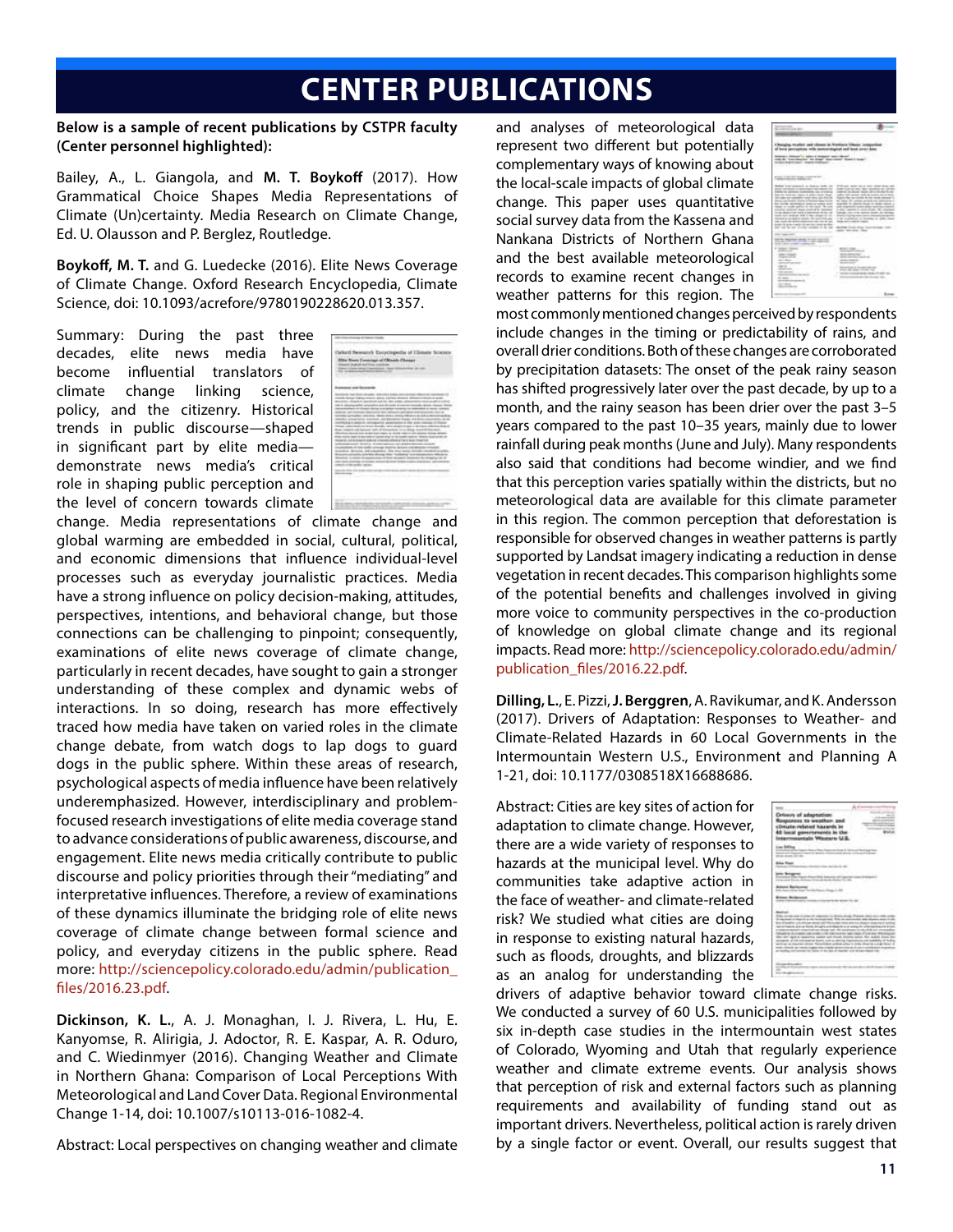## **CENTER PUBLICATIONS**

multiple factors interact or act in combination to produce an enabling environment for action in the face of weather- and climate-related risk. Read more: http://sciencepolicy.colorado. edu/admin/publication\_files/2017.02.pdf.

González, A. (2017). A Snapshot of Commercial Space, An EU Fellowship Report. Center for Science and Technology Policy Research (CSTPR) White Paper 2017-01, 30 pp.

Excerpt: Colorado has a vibrant aerospace sector and tightly knit community of dynamic aerospace stakeholders from academia, government and industry, which provides an excellent environment to investigate the subject of this report. The report is based primarily on input gathered through face to face interviews, informal discussions and



attendance at several relevant events, from August 15th to December 15th, 2016. In so far as possible, I have tried to identify the sources for specific input reflected in the report. However, this is not always possible as, at times, the same idea has been echoed by several people or it has emerged from one of the numerous informal conversations.

There is, of course, a little bit of my own observations and perceptions, as well as a personal attempt at organising the main ideas emerging from my discussions. The final section reflects exclusively my own personal views. Read more: http://sciencepolicy.colorado.edu/admin/publication\_files/ white\_papers/2017.01.pdf.

**Vanderheiden, S.** (2017). Anti-Immigrant Populism & Climate Change Denial. The Critique.

Excerpt: As United States presidentelect Donald Trump prepares his agenda for his first 100 days in office, for which he has promised and signaled significant change, analysts and pundits are left to speculate which of his various policy themes stressed during the campaign will be given priority, which will result in genuine change rather than posturing and theatrics or



encounter successful resistance, and which will be relegated to campaigning rather than governing. Based on his own repeated climate denial, that of his appointee to head the Environmental Protection Agency, his promise to rejuvenate the coal sector, as well as his rhetoric in the weeks leading up to Inauguration Day, two predictions seem safe to make: the incoming Trump administration will at least try to (1) further restrict immigration (given his recurring promises to build the border wall, threats against sanctuary cities, and demonization of immigrants) and (2) to roll back the Obama administration's efforts to slow the U.S. contribution toward climate change, as well as participate in cooperative international efforts to bring about the same result. Read more: http://www.thecritique. com/articles/immigrationandclimatechange.

**Vanderheiden, S.** (2016). Climate Change and Free Riding. Journal Of Moral Philosophy 11 (4) 1-27, doi: 10.1163/17455243-4681046.

Abstract: Does the receipt of benefits from some common resource create an obligation to contribute toward its maintenance? If so, what is the basis of this obligation? I consider whether individual contributions to climate change can be impugned as wrongful free riding upon the stability of the planet's climate system, when persons enjoy its benefits but refuse to bear their



share of its maintenance costs. Two main arguments will be advanced: the first urges further modification of H.L.A. Hart's "principle of fairness" as the basis for demanding that would-be free riders pay their fair share in the context of climate change, while the second claims that remedial action on climate change is better captured through collective action analysis than through harm principles that seek to connect individual actions to bad environmental outcomes. Read more: http://booksandjournals. brillonline.com/content/journals/10.1163/17455243-4681046.

**Vanderheiden, S.** (2016). Territorial Rights and Carbon Sinks. Science and Engineering Ethics, doi: 10.1007/s11948-016- 9840-8.

Abstract: Scholars concerned with abuses of the "resource privilege" by the governments of developing states sometimes call for national sovereignty over the natural resources that lie within its borders. While such claims may resist a key driver of the "resource curse" when applied to mineral resources in the ground, and are often recognized as among a people's territorial rights, their



implications differ in the context of climate change, where they are invoked on behalf of a right to extract and combust fossil fuels that is set in opposition to global climate change mitigation imperatives. Moreover, granting full national sovereignty over territorial carbon sinks may conflict with commitments to equity in the sharing of national mitigation burdens, since much of the planet's carbon sink capacity lies within territorial borders to which peoples have widely disparate access. In this paper, I shall explore this tension between a global justice principle that is often applied to mineral resources and its tension with contrary principles that are often applied to carbon sink access, developing an analysis that seeks to reconcile what would otherwise appear to be fundamentally incompatible aims. Read more: http://sciencepolicy.colorado.edu/admin/ publication\_files/2016.25.pdf.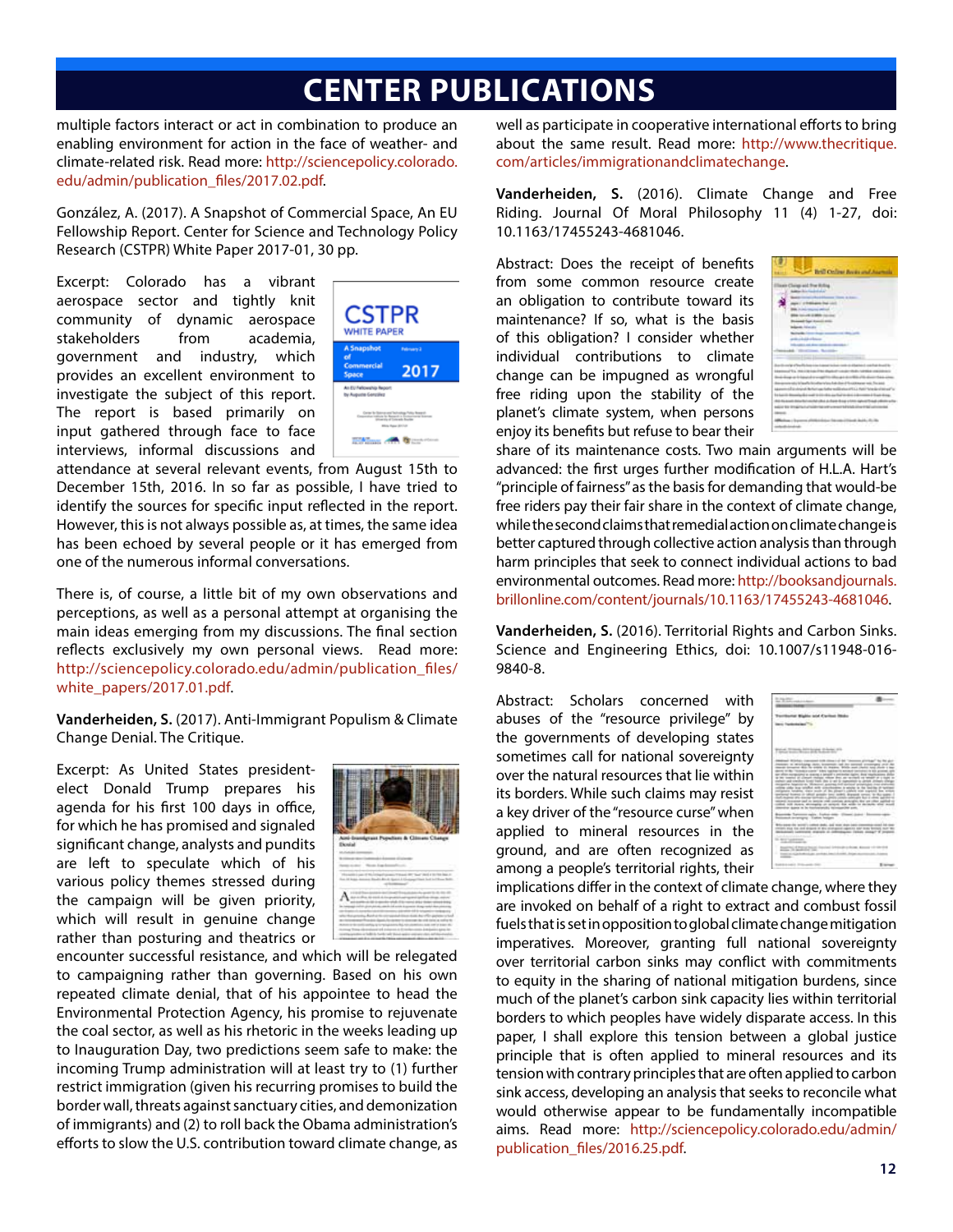

**Stand Up for Climate Change: An Experiment With Creative Climate Comedy Friday, March 17 at 7:00 PM**

Old Main Auditorium University of Colorado Boulder

View Flyer: http://sciencepolicy.colorado.edu/news/comedy\_climate\_change\_2017poster.pdf

Humor is a tool underutilized, and comedy has the power to effectively connect with people about climate change issues. Our event is associated with the Spring 2017 'Creative Climate Communication' course (ENVS3173/THTR4173) and the larger 'Inside the Greenhouse' project.



For a list of S&T policy-related job openings please visit our jobs page at http://sciencepolicy.colorado.edu/students/ jobs.html.

More examples of recent listings include:

- Climate Central, Program Director (posted 2/10/17)
- Climate Central, Communications Director (posted 2/10/17)
- Intergovernmental Platform on Biodiversity and Ecosystem Services, Global Assessment Officer (posted 2/28/17)
- National Socio-Environmental Synthesis Center, Associate Director for Research (posted 2/24/17)
- National Socio-Environmental Synthesis Center, Associate Director for Actionable Science (posted 2/24/17)
- Union of Concerned Scientists, Climate Scientist (Posted 2/8/17)
- Union of Concerned Scientists, Federal Campaign Director (posted 2/1/17)
- University of Maryland, Maryland Sea Grant Coastal Climate Specialist (posted 3/2/17)

Check the individual listing to see if the application deadline has passed.